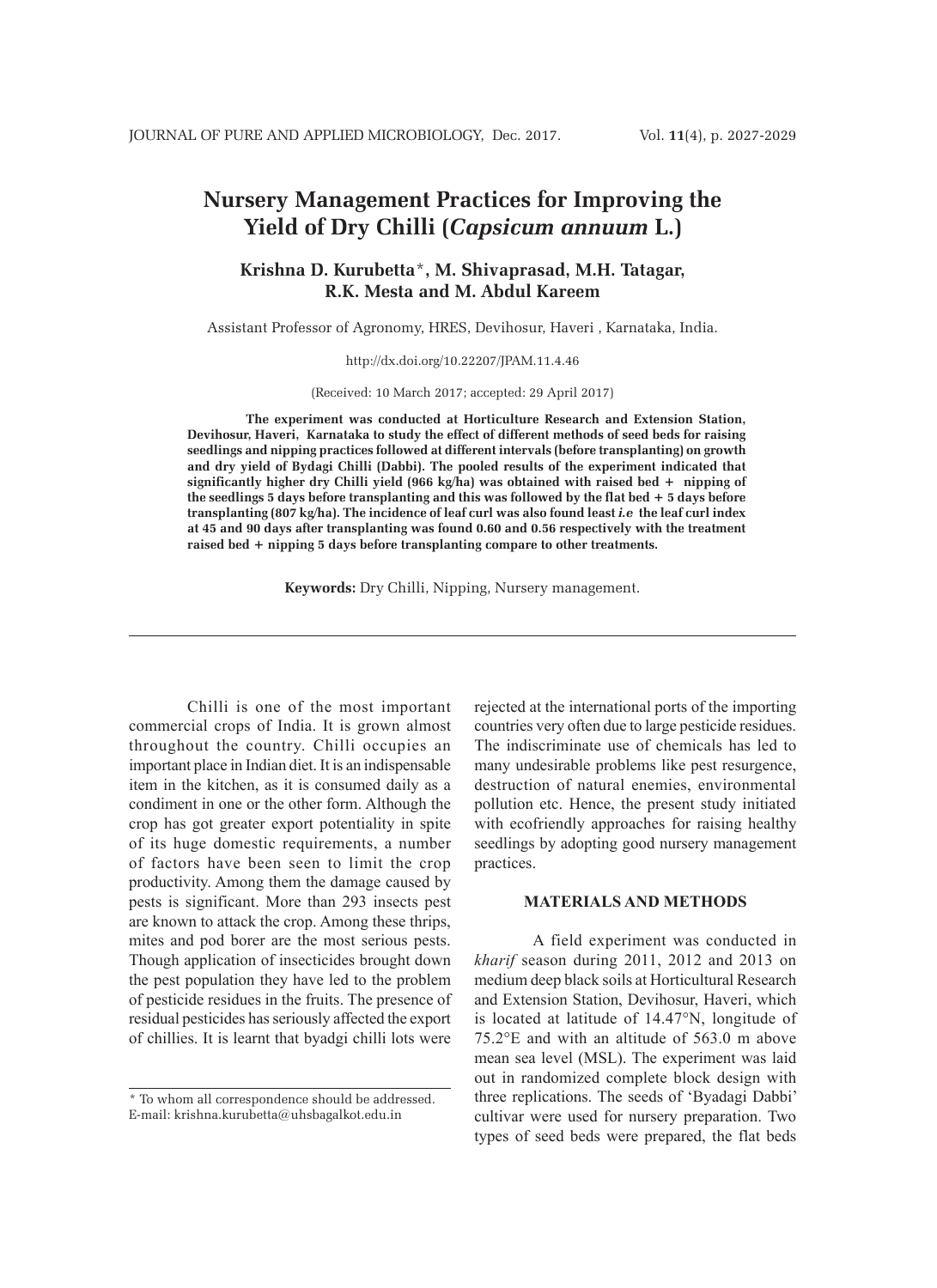with dimension of 7.5 m length and 1.0 m width and raised beds with dimension of 7.5 m length, 1.0 m width and 10 cm height on this seedlings were raised. The 35 days old seedlings were transplanted with the spacing of 60 cm  $\times$  60 cm. Before transplanting the nipping practice was followed on seed beds at different intervals. The treatments includes mainly T1 - Flat bed + Nipping 10 days before transplanting, T2 - Flat bed + Nipping 5 days before transplanting, T3 - Flat bed + Nipping on same day of transplanting, T4 - Flat bed + No Nipping, T5 - Raised bed + Nipping 10 days before transplanting**,** T6 - Raised bed + Nipping 5 days before transplanting**,** T7 - Raised bed + Nipping on same day of transplanting**,** T8 - Raised bed + No Nipping.

## **RESULTS AND DISCUSSION**

The pooled results of the experiment revealed that raised bed + nipping of seedlings 5 days before transplanting has recorded significantly highest dry chilli yield (966 kg ha<sup>-1</sup>) compare to rest of the treatments and this is followed by flat bed  $+ 5$  days before transplanting (807 kg) ha<sup>-1</sup>). The similar trend was observed during all the three years experimentation (2011 to 2013) (Table 2). Similar result of increase in yield due

**Table 1.** Method of seed bed and nipping practices on growth and leaf curl index chilli (pooled of three years)

| Treatments                                               |        | Growth parameters 45 DAT | Leaf Curl Index |        |        |
|----------------------------------------------------------|--------|--------------------------|-----------------|--------|--------|
|                                                          | Plant  | No. of                   | No. of          | 45 DAT | 90 DAT |
|                                                          | Height | <b>Branches</b>          | Leaves          |        |        |
|                                                          | (cm)   | $\theta$ lant            | $\sqrt{$ plant  |        |        |
| $T1$ - Flat bed + Nipping 10 days before transplanting   | 37     | 4.0                      | 128             | 1.38   | 1.83   |
| $T2$ - Flat bed + Nipping 5 days before transplanting    | 35     | 3.9                      | 133             | 0.62   | 0.88   |
| $T3$ - Flat bed + Nipping on same day of transplanting   | 31     | 3.4                      | 119             | 0.97   | 1.48   |
| $T4$ - Flat bed + No Nipping                             | 41     | 2.9                      | 112             | 1.50   | 1.67   |
| T5 - Raised bed+ Nipping 10 days before transplanting    | 36     | 4.3                      | 134             | 1.05   | 1.76   |
| $T6$ - Raised bed + Nipping 5 days before transplanting  | 35     | 4.2                      | 148             | 0.60   | 0.56   |
| $T7$ - Raised bed + Nipping on same day of transplanting | 34     | 3.5                      | 128             | 1.10   | 1.72   |
| $T8$ - Raised bed + No Nipping                           | 40     | 3.2                      | 118             | 1.25   | 1.59   |
| $S.Em +$                                                 | 1.09   | 0.35                     | 6.7             | 0.19   | 0.12   |
| C. D $\omega$ 5%                                         | 3.2    | 1.0                      | 20.0            | 0.55   | 0.35   |

**Table 2.** Method of seed bed and nipping practices on growth and yield attributes of chilli (pooled of three years)

| Treatments                                               | Plant<br>Height<br>(cm) | No. of<br>Branches Leaves<br>plan <sup>1</sup> | No. of<br>plant <sup>-1</sup> | No. of<br>Fruits<br>plan <sup>1</sup> | Fruit<br>length<br>(cm) | Yield<br>$ha-1$<br>(kg) |
|----------------------------------------------------------|-------------------------|------------------------------------------------|-------------------------------|---------------------------------------|-------------------------|-------------------------|
| T1 - Flat bed $+$ Nipping 10 days before transplanting   | 62.5                    | 5.5                                            | 367                           | 30.9                                  | 8.8                     | 685                     |
| $T2$ - Flat bed + Nipping 5 days before transplanting    | 57.7                    | 5.2                                            | 371                           | 34.4                                  | 9.9                     | 807                     |
| $T3$ - Flat bed + Nipping on same day of transplanting   | 56.5                    | 5.1                                            | 353                           | 28.6                                  | 8.0                     | 676                     |
| $T4$ - Flat bed + No Nipping                             | 57.0                    | 4.6                                            | 343                           | 26.1                                  | 8.1                     | 699                     |
| T5 - Raised bed+ Nipping 10 days before transplanting    | 61.9                    | 5.6                                            | 402                           | 40.8                                  | 9.8                     | 745                     |
| T6 - Raised bed + Nipping 5 days before transplanting    | 57.5                    | 6.5                                            | 458                           | 49.8                                  | 11.2                    | 966                     |
| $T7$ - Raised bed + Nipping on same day of transplanting | 60.1                    | 5.1                                            | 382                           | 37.8                                  | 9.5                     | 727                     |
| $T8$ - Raised bed + No Nipping                           | 56.4                    | 4.4                                            | 271                           | 34.8                                  | 8.8                     | 726                     |
| $S.Em +$                                                 | 3.49                    | 0.16                                           | 10.8                          | 1.76                                  | 0.38                    | 36.1                    |
| C. D $(a)$ 5%                                            | <b>NS</b>               | 0.50                                           | 35                            | 5.4                                   | 1.1                     | 109.5                   |

J PURE APPL MICROBIO*,* **11**(4), DECEMBER 2017.